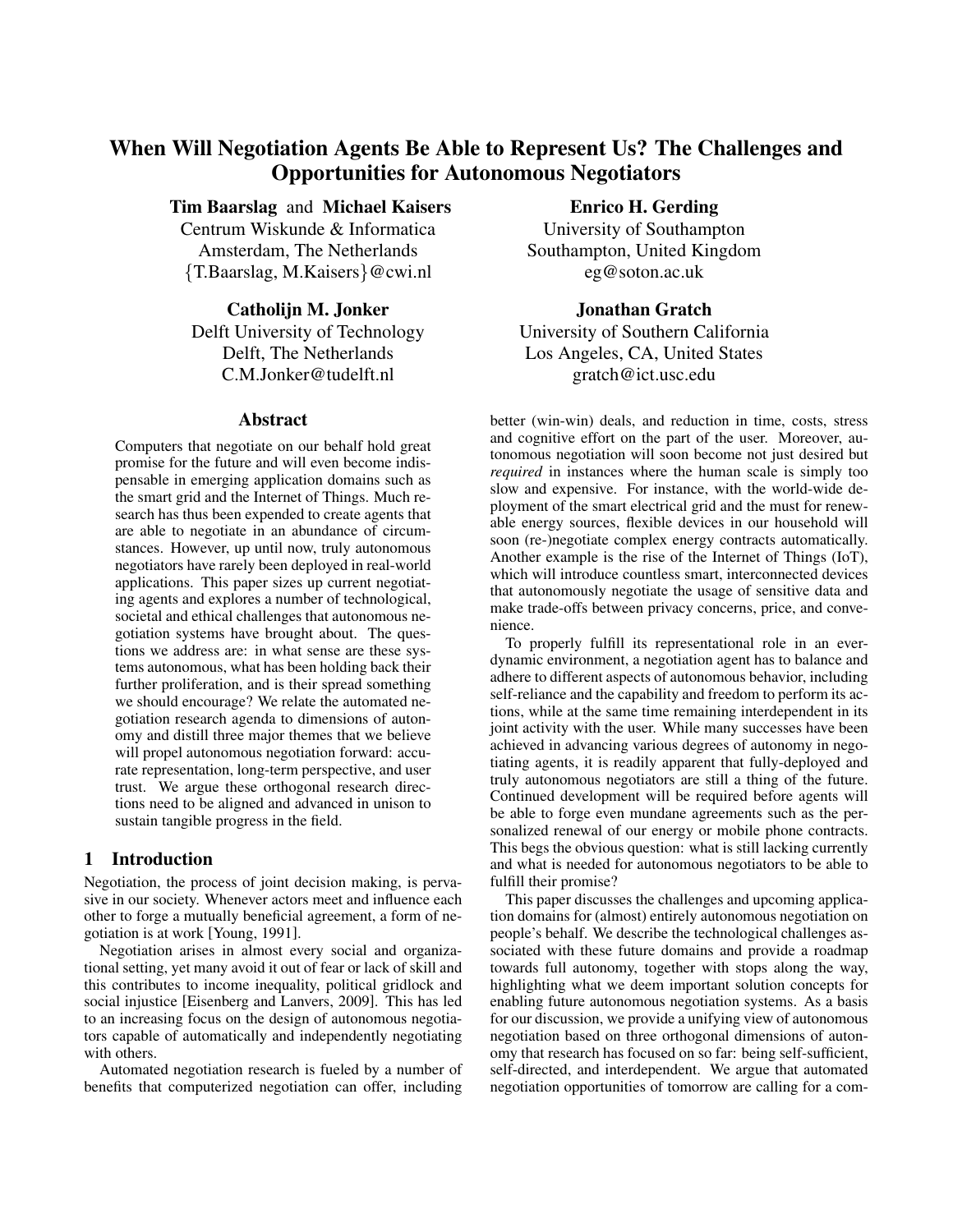bined effort in addressing these three pillars of a negotiator's autonomy.

This paper does not aim to survey all research or challenges in the field comprehensively, but rather presents pointers to what we consider important focal points for autonomous negotiation, now and in the future. We pinpoint and elaborate on the following major challenges for autonomous negotiation:

- 1. Domain knowledge and preference elicitation;
- 2. Long-term perspective; and
- 3. User trust and adoption.

Lastly, this paper also pays homage to the 2001 landmark publication by Jennings *et al.* and asks what has happened, 16 years later, with the prospects and challenges of automated negotiation. We examine which main challenges have been addressed, and which stay relevant in a world that offers more opportunities for automated negotiation than ever before.

### 2 The Autonomy Diagonal of Negotiation

Autonomous negotiation is more than just *automated* negotiation; it is the freedom to negotiate independently. Rather than being uni-dimensional, autonomy incorporates at least two components [Bradshaw *et al.*, 2003]: *self-sufficiency* (the capability of the actor to take care of itself) and *selfdirectedness* (the freedom to act within the environment and the means to reach goals). Following [Johnson *et al.*, 2011] we distinguish a third dimension called *support for interdependence* – being able to work with others and influence and be influenced by team members.<sup>1</sup>

We can distinguish three strands of research in automated negotiation that each cluster around one of the three dimensions of autonomy (Fig. 1):

#### *Negotiation support systems*.

These systems are designed to assist and train people in negotiation. Some of these systems, such as the Inspire system [Kersten and Lo, 2001], have been widely employed in real-life. However, while negotiation support systems enable interdependence by design, humans predominately supervise and make decisions on the appropriate outcome, which results in low self-sufficiency and self-directedness.

#### *Game theoretical approaches and trading bots*.

Game theory's dominant concern is with fully rational players and what each should optimally do. This approach is therefore called *symmetrically prescriptive* [Sebenius, 1992]. The focus is on either equilibrium strategies or protocols that can guarantee a good outcome for both players through mechanism design [Young, 1991]. Agents have a reduced scope for self-directedness in such settings, as they are relatively simple and need to conform to certain strategies (e.g. to bid truthfully in an auction). Similarly,



Figure 1: By and large, negotiation research can be clustered around one of the three main orthogonal dimensions of autonomy: *selfsufficiency*, *self-directedness*, and *interdependence*. The efforts of the three need to be integrated to arrive at truly autonomous negotiators that can progress along the *autonomy diagonal*.

real-world trading bots mostly employ simple rule-based functions which have been hard-coded in advance. Examples of this type are among the most advanced autonomous negotiators in terms of self-sufficiency, such as high frequency trading agents for financial exchanges, advertising exchanges, or sniping agents used in eBay [Hu and Bolivar, 2008]. While these approaches are able to function without human intervention and can be highly self-sufficient, they are constrained in terms of freedom to direct the process.

#### *Negotiation analytical approaches*.

Negotiation analysis *prescribes* how players should act given a *description* of how others will act. That is, this field is concerned with an *asymmetrical prescriptive/descriptive* view of autonomous negotiation [Sebenius, 1992]. Much research on what are often dubbed simply 'negotiation agents' (or 'heuristics' in game theory literature) falls into this category; e.g. all negotiation agents from the annual automated negotiation competition [Baarslag *et al.*, 2015]. A key feature of this approach is the agent's ability to make judgment calls without intervention (i.e. to construct beliefs based on partial information and act in best response to this belief, typically over opponent types or strategies), while the agent's preferences are often considered externally given. This locates the negotiation analytical approach around the self-directed axis.

As can be gleaned from the fields indicated above, autonomous negotiation has garnered attention from different research directions and has managed to advance in key aspects of autonomous behavior. As a result, we now have negotiators that exist independently in the real world, delegated

 $1$ Note that the notion of autonomy is notoriously difficult to capture (see [Johnson *et al.*, 2011] for an overview). We are concerned here with those aspects especially relevant for negotiation and for their autonomy in relation to their environment; an alternative, more self-contained definition, for example, is an agent's ability to generate its own goals [Luck *et al.*, 2003].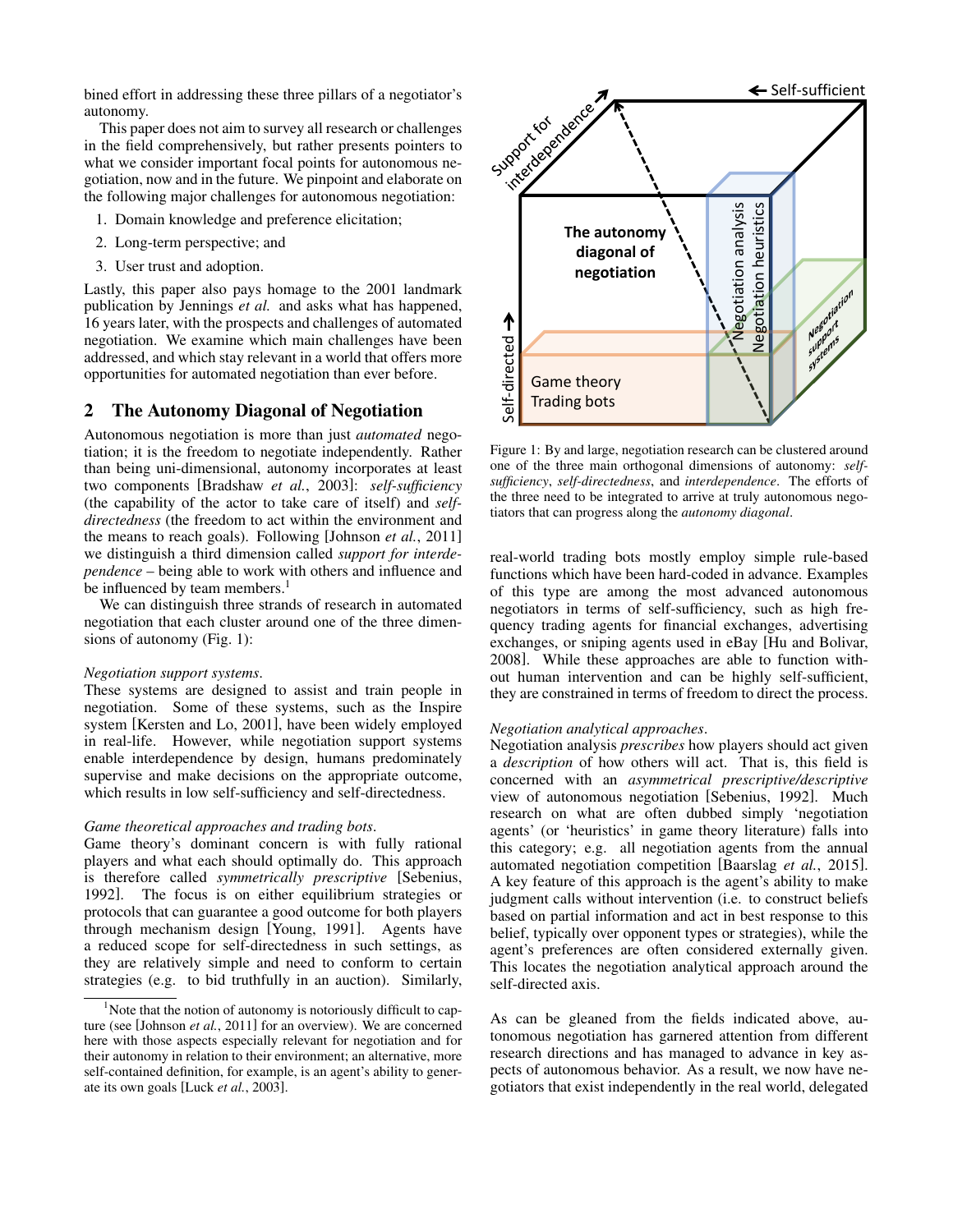| <b>Major challenge</b>                                                | Main<br>autonomy<br>dimensions            | <b>Building blocks</b>            | <b>Example opportunities</b>                     | <b>Solutions roadmap</b>                                                              |
|-----------------------------------------------------------------------|-------------------------------------------|-----------------------------------|--------------------------------------------------|---------------------------------------------------------------------------------------|
| knowledge<br>Domain<br>and<br>preference elicitation<br>(Section 3.1) | Self-sufficiency $\&$<br>Interdependence  | Preference elicitation on-the-fly | Privacy and IoT                                  | Value of information indicators, robust<br>performance estimates                      |
|                                                                       |                                           | Domain modeling                   | Smart grids                                      | Separate user/agent domain models,<br>expert mappings                                 |
| Long-term perspective<br>(Section 3.2)                                | Self-sufficiency &<br>Self-directedness   | Repeated interactions             | Communities, smart homes, autonomous<br>driving  | Temporally integrative negotiations,<br>reputation metrics                            |
|                                                                       |                                           | Non-stationary preferences        | B <sub>2</sub> B, entertainment booking          | Cost-efficient<br>tracking,<br>context-<br>dependent models, preference dynam-<br>ics |
| User trust and adoption<br>(Section 3.3)                              | Self-directedness $\&$<br>Interdependence | Acceptability and participation   | Conflict resolution, customer retainment         | adjustable<br>Co-creation,<br>autonomy,<br>transfer of control                        |
|                                                                       |                                           | Transparent consequences          | Sharing economy, decentralized market-<br>places | Transparency and openness,<br>worst-<br>case bounds, risk measures                    |

Table 1: Overview of major challenges in autonomous negotiation and the main dimensions of autonomy to which they relate. Each challenge is subdivided in building blocks along with example opportunities and a solution roadmap.

with a gamut of available strategies to freely choose among, and that can engage in supportive interdependence; *just not all at the same time*.

This may explain why it has proven difficult to extend the progress made in this field to truly representative negotiating agents. Of course we acknowledge that to a lesser degree, combined work on all dimensions has been performed (as depicted by the three-colored cube in Figure 1); we simply argue that the main automated negotiation research lines have developed in parallel to one of the three autonomy directions. Research-wise, it is unquestionably a sound strategy to first explore the autonomy axes in separation. As Figure 1 suggests, we can make substantive progress in autonomous negotiation by continuing to advance along *the autonomy diagonal*, which has inspired the focal points of the challenges we present in the next section.

### 3 Major Challenges

The various aspects of autonomy drive three major open challenges for autonomous negotiation, of which the overall theme can be summarized as *trusted and sustained representation*. We describe the challenges and their building blocks below, together with a number of explicit opportunities in each case (see Table 1 for an overview).

Just like autonomy itself, each challenge outlined here is *multi-dimensional*; i.e., each challenge pertains to at least two dimensions of autonomy, thereby providing the impetus to further advance along the autonomy diagonal. Note that many of these challenges intersect and cannot be entirely untangled; for example, adequate user preference extraction will not only increase the user model accuracy, but may also boost user trust.

### 3.1 Domain Knowledge and Preference Elicitation

Co-dependence between user and agent requires that they synchronize their world model. This requirement relates mainly to the agent's self-sufficiency and interdependence, which can be enhanced by imparting the agent with accurate and timely user preferences about the negotiation process and co-constructing the real-world intricacies of the domain.

#### Preference elicitation on-the-fly

In order to faithfully represent the user, an autonomous negotiator needs to engage with the user to make sure it constructs an accurate preference model (see e.g. [Hunter, 2015]). However, users are often unwilling or unable to engage with a negotiation system, and hence prudence needs to be exercised when interacting with the user to avoid elicitation fatigue. This is especially important in domains where people are notably reluctant to engage with the system at length, for instance in privacy negotiations.

As a consequence, automated negotiators of the future are required to not only strike deals with limited available user information, but also to assess which additional information should be elicited from the user, while minimizing user bother [Baarslag and Kaisers, 2017]. This challenge is still as relevant (and for the most part still unaddressed) as when it was raised in [Jennings *et al.*, 2001]. However, as a way forward, we believe future research should particularly emphasize *preference elicitation on-the-fly*: that is, active preference extraction *during* negotiation(s). Potential benefits include a significantly reduced initial preference elicitation phase (as featured in many negotiation support systems) and the ability to select the most informative query to pose to the user at the most relevant time.

To facilitate this, new performance-based metrics are required that can assess how supplementary preference information influences negotiation performance. Adaptive utility elicitation models provide a good starting point for representing probabilistic utility-based preferences that allow for incremental updating over time (e.g. using Bayesian reasoning), in the vein of [Chajewska *et al.*, 2000]. The viability of a negotiation query can for instance be measured in terms of the expected value of information [Boutilier, 2002] in order to assess the marginal utility of altering belief states.

Another challenge is for a negotiation strategy to determine its actions effectively in light of its imprecise information state. Techniques for decision making under uncertainty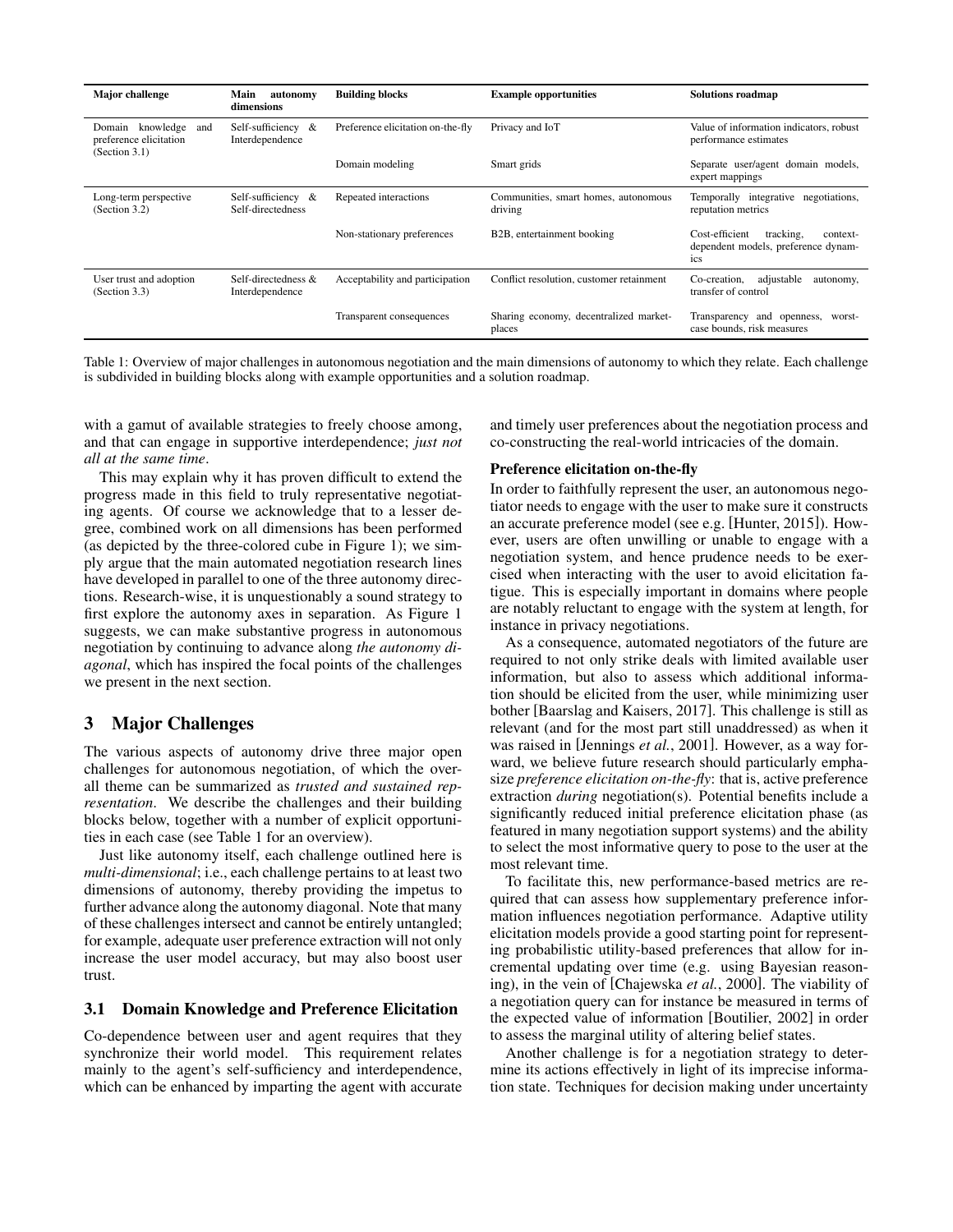could assist in this and could thereby give rise to novel negotiation strategy concepts, for instance by incorporating the notion of expected *expected* utility [Boutilier, 2003] to express the expected negotiation payoff over all possible instantiations of the user model.

The above discussion largely follows the standard assumptions of rational choice theory: i.e. that people's preferences can be accurately elicited. Unfortunately, several idiosyncrasies of human psychology complicate these assumptions. Not only do people often have difficulty explicitly expressing their preferences, a person's willingness to accept an agreement is also only partially determined by how they feel about the final agreement. For example, Curhan's Subjective Value Inventory [Curhan *et al.*, 2006] identifies four factors that predict which agreements people will accept. Besides feelings about the material outcome (e.g., "the extent to which the terms of the agreement benefit you"), agreements are shaped by feelings about the self (e.g., "did you lose face"), feelings about the process (e.g., "did the counterpart listen to your concerns") and feelings about the relationship (e.g., "did the negotiation build a good foundation for a future relationship").

Research also illustrates that elicited utility functions are highly sensitive to subtle contextual factors. For example, *framing effects* emphasize that preferences between outcomes can reverse depending on whether they are seen as losses or gains with respect to some reference point. In a negotiation, the reference point is often the perceived value that the other party receives, even though this knowledge doesn't change the individual's objective outcome. As a result, outcomes can be readily manipulated simply by changing the form and nature of information conveyed [Gratch *et al.*, 2016]. More broadly, valuations in a negotiation are shaped by emotion, including emotions that arise from the process, but also beliefs about what other parties feel (see, e.g., [Barry *et al.*, 2004]). Given the highly context-sensitive nature of on-thefly preference elicitation, such considerations will have to be taken into account in its design and implementation.

#### Domain modeling

The quality of the negotiation outcome depends not only on the faithfulness of the preference model of an autonomous negotiator, but also on the accuracy of the domain model. The old 'garbage in, garbage out' truism applies here, as the quality of the offered solution depends so heavily on a correct domain description.

However, domain modeling, and certainly formal modeling, is an expertise that cannot be expected from an arbitrary user. Therefore, users require either expert guidance, or explicit domain modeling support. Modeling in close cooperation with a domain expert runs the risk of perpetuating people's uncertainty about the model, thereby limiting their ability to make necessary adjustments. When modeling support is provided by the system, the knowledge representation language used will be inherently simple as it has to be understood by arbitrary negotiators. This is especially important in domains where users employ automated negotiation without any expertise, such as in the smart grid, which can result in the wrong evaluation of bids. Highly accurate models, on the other hand, also have their disadvantages: they can display complex non-linearities [Lopez-Carmona *et al.*, 2012], in which case even assessing the utility of a proposal can prove NP-hard [de Jonge *et al.*, 2015].

This inspires the following open research question: what is the impact of simplifying the domain and preference models to keep the layman user on board? An answer might come from using two models, as suggested in [Hindriks *et al.*, 2008]: an accurate, but complex one that serves as a reference model for the agent, and a more comprehensive one for interaction with the user. Proper clarification and explanation could then be elicited from a process of co-creation [Sanders and Stappers, 2008] or participatory design [Simonsen and Robertson, 2012] between modeling experts and domain experts. Ideally, a reflecting phase should be included during and after negotiations, in which the human (and perhaps eventually the agent) can provide feedback to allow for long-term co-evolution.

The above points also apply to the appropriateness and understandability of the protocol governing the negotiation. Typically, a pre-negotiation phase provides an opportunity for the negotiation parties to engage in a debate about what protocol to employ. A corresponding challenge is to construct a best practice repository for negotiation techniques, as mentioned in [Jennings *et al.*, 2001]. This has been tackled at least partially through recent efforts in creating a negotiation handbook for negotiation protocols [Marsa-Maestre *et al.*, 2013].

Whatever approach is chosen, experts in formal modeling will be needed to instantiate a domain model that sufficiently captures all salient features. Those experts are pivotal to the negotiation agent business model and will be responsible for mapping user-understandable interests to the negotiation issues within complex domains. These are likely to become future jobs; i.e., real estate agents informing procurement agents of the future. Relevant research areas, and courses for training these experts, will be on collaborative and supportive modeling.

#### 3.2 Long-term Perspective

Given the effort involved in domain modeling and preference elicitation, the opportunities for automated negotiation are even clearer in domains where an agent frequently faces similar negotiation situations. Most research on negotiation agents, however, has focused on single encounters. The different challenges and opportunities for such long-term negotiations hinge on the volatility of both the opponent pool and the user's preferences.

#### Repeated encounters

There are many propitious opportunities for applying negotiation in repeated encounters. For example, in community energy exchange [Alam *et al.*, 2015], agents can trade energy from storage and local sources between neighboring homes and businesses. Another example is the smart home, where different occupants will have different needs and preferences and have to reach mutual agreements, e.g. about the temperature of the house and the use of devices. Other settings, in which the agent faces many different opponents, include self-driving vehicles, where vehicle-to-vehicle and vehicle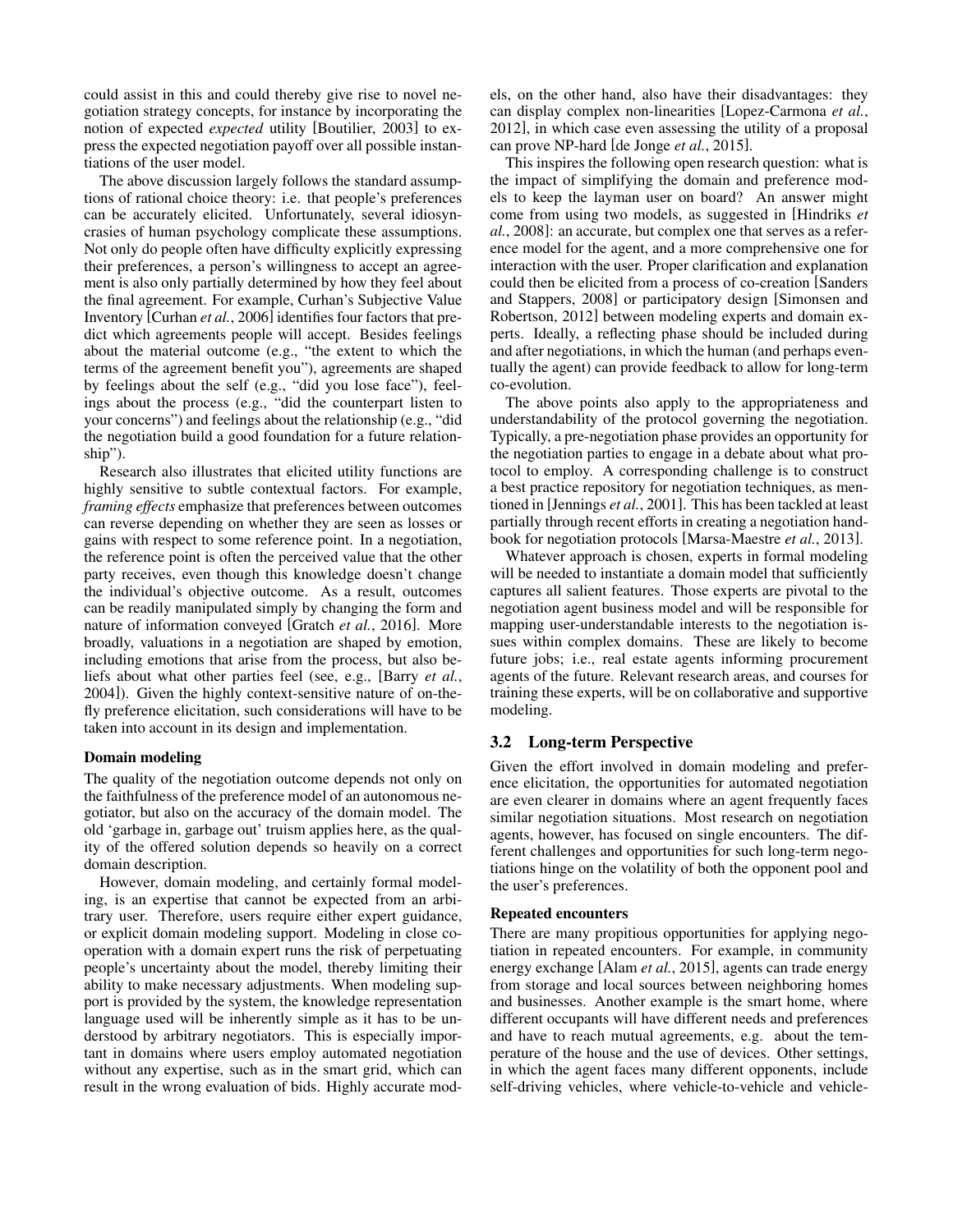to-infrastructure negotiation can play an important role (e.g., negotiating priority at intersections).

Negotiation opportunities for isolated encounters can be very limited, since often a resource (e.g. electricity or giving way) is needed without necessarily offering anything immediately in return (except possibly money or virtual currencies). However, explicitly considering the *temporal dimension* allows agents to receive or concede something now in return for conceding or receiving the same resource later. In other words, single-issue, distributive negotiations can be turned into richer, multi-issue, integrative negotiations, with more scope to achieve win-win solutions [Mell *et al.*, 2015].

A significant challenge for long-term reciprocal encounters is that future needs are often uncertain, and so it is difficult to commit to giving up or requesting specific future resources. Possible solutions involve money or virtual currencies which can be redeemed at a later stage and can undergo temporal discounting if necessary, but they do not address the distributive nature of multi-issue negotiation. They also introduce additional challenges: using actual money requires an exchange rate with the resources involved, while it may not be desirable to introduce money in certain settings; e.g. when they rely, to some degree, on unincentivized cooperation and altruistic behavior. Virtual currencies (including distributed ledger approaches) can be traded bilaterally in a "like for like" manner, addressing the exchange problem, but then other issues arise, e.g. how much does each agent receive to begin with, what happens if an agent runs out, and to what extent do they provide a real incentive if agents can go into debt without any consequences?

Another possible solution is to rely on altruism and using trust ratings and reputation systems to provide the desired incentives (e.g. using favors and ledgers [Mell *et al.*, 2015]). In such cases, 'altruism' can be a self-interested strategy if this is reciprocated at a later state, possibly involving a different opponent. While reputation mechanisms are well known to incentivize cooperation in the prisoner's dilemma, more research on this is needed in the context of (repeated) automated negotiation.

Unfortunately, negotiation methods that seek to identify efficient and fair (envy-free) agreements face, in addition to the above, a number of *psychological* challenges. People adopt a variety of interpretations as to what is fair and negotiations often involve disputes over which principle to apply [Welsh, 2003]. For example, in the context of organ donation, the *equity principle* would allocate resources on the basis of ability, effort or merit, the *equality rule* would treat individuals the same, whereas the *principle of need* is usually achieved by allocating according to individuals medical condition, socioeconomical status or other relevant needs. Other complications involve moral constraints on certain exchanges. For example, it is considered morally repugnant to exchange money for bodily organs, so an agreement that combines material interests with sacred values may be seen as substantially worse than an independent evaluation of these elements would suggest [Dehghani *et al.*, 2010].

Although these challenges might seem insurmountable, there are several ways to incorporate these biases into conventional computational methods. One approach is to incorporate psychological factors into the utility function. Indeed, Fehr and Schmidt have shown how this can be done without violating the basic tenets of utility theory [Fehr and Schmidt, 2006]. Some of the challenges with fairness can be addressed by making the process more transparent (Section 3.3). Another approach is to incorporate modest psychological extensions to rational methods. For example, framing effects can be handled through the use of prospect theory (e.g., [Yang *et al.*, 2011]).

#### Non-stationary preferences

While short-lived instantiations of representational agents may assume that there are some true and stationary preferences to be elicited from the user, in long-term negotiations, these very preferences may evolve over the course of weeks or months according to certain *preference dynamics*. If an autonomous negotiator acts on elicited information for an extended period of time without accounting for existing drift in preferences, it will erroneously fulfill outdated design objectives. Even if the drop in performance is noticed by the user, this leads to a plunge in user trust and adoption, or a de-facto shortened time of deployment. This is a typical example of opacity that can result from an excess of unchecked autonomy [Norman, 1990]. As a result, long-term negotiation requires an increase in co-dependence, at the cost of throttleddown self-directedness; e.g., by repeated assessment of the preference representation quality, with intermittent elicitation actions whenever their anticipated benefits exceed their costs.

This reframes the challenge posed in Section 3.1 of preference elicitation to *cost-efficient tracking of non-stationary preferences* in long-term negotiation, with possible applications ranging from leisure bookings to business-to-business (B2B) negotiations. Inspiration for tackling this challenge may come from the area of news recommender systems, which has embraced context-dependent models [Adomavicius and Tuzhilin, 2015] and preference dynamics [Li *et al.*, 2014] in response to the inherent need to capture fast-paced preference evolution. Such models have promising merit for being transfered to negotiation strategies that balance the preciseness of preference representation with relevant and timely but costly elicitation, extending preliminary work in that area [Baarslag and Kaisers, 2017].

#### 3.3 User Trust and Adoption

While the agent depends on the user for knowledge and guidance (as described in Section 3.1), the user relies on a selfdirected agent for a good outcome. To alleviate unwillingness to relinquish control and to guarantee user satisfaction with and adherence to the final outcome, the user needs to trust the system through co-participation, transparency, and proper representation.

#### User participation

Lessons learned from collaborative human-robot teams indicate that it is important to be able to escalate to the meta-level (i.e. have humans participate) when necessary [Feltovich *et al.*, 2012]. The need for escalating to a higher authority applies whenever a negotiator represents a group or a company (e.g., a union, or stakeholder organizations in general). In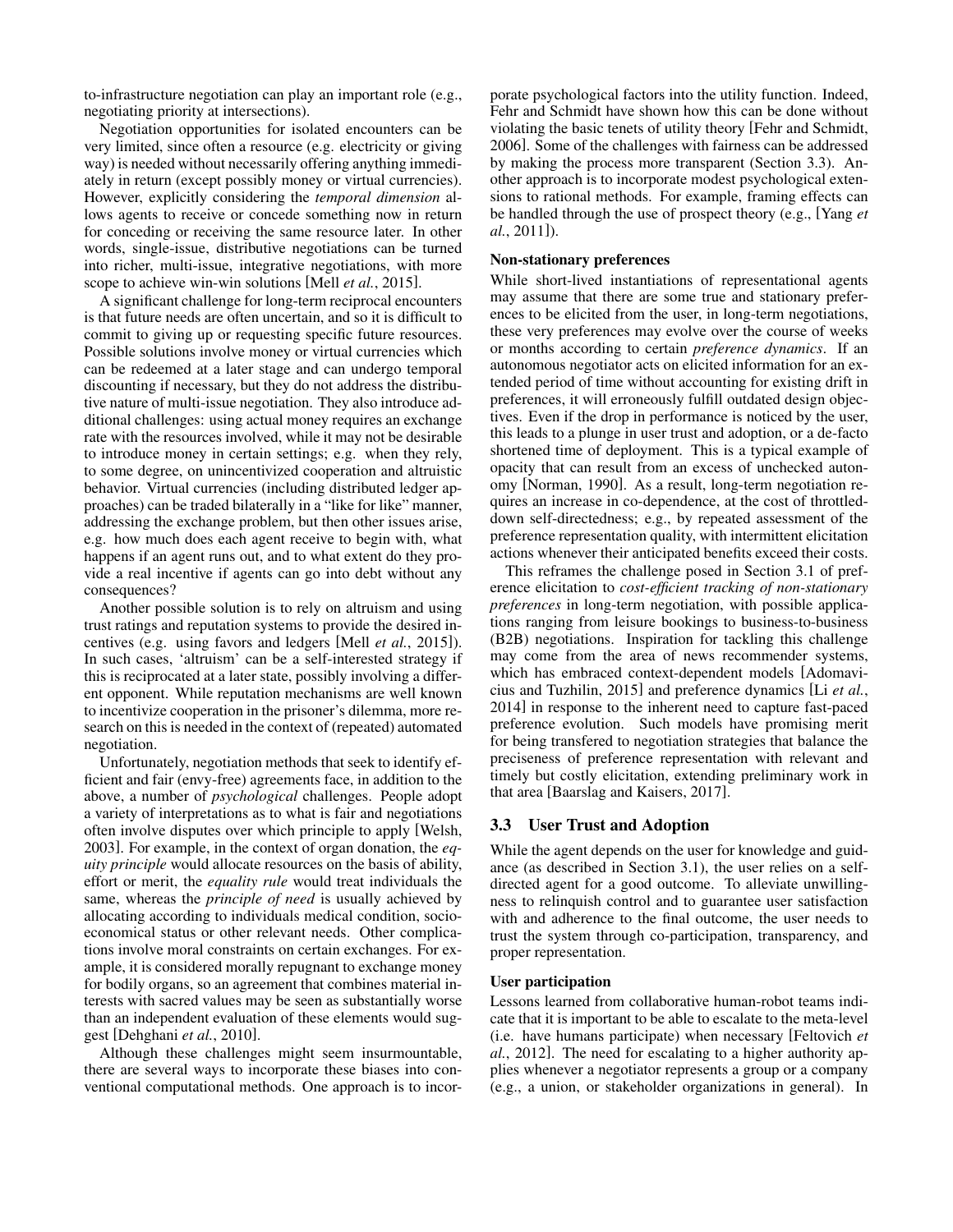such cases, the negotiator can only make deals that fall within certain margins.

The idea of collaborative control, or mixed-initiative control (see e.g. [Fong *et al.*, 2001; Feltovich *et al.*, 2012]), might become essential to obtain the most out of complex negotiations. In this envisioned line of research, each negotiation party consists of at least one human and one negotiation agent. The agent should do the brunt of the negotiation work to find possible agreements with the other negotiation parties and which can presented to their human partners for feedback and new input. The research challenge is to determine when, how, and how often to switch the initiative from human to agent and vice versa.

#### Transparent consequences

There is an inherent tension between increased selfdirectedness and trust, which dampens the adoption of increasingly autonomous negotiators: on the one hand, an autonomous negotiatior's relevance is directly proportional to its ability to impact the user independently in meaningful ways (e.g. fiscal, well-being, reputation, and so on); but, in turn, the user's trust and willingness to relinquish control is conditional on understanding the agent's reasoning and consequences of its actions. The two can be reconciled by making the outcome space more *transparent* to the user, and by enabling the user to specify the permissible means in the form of *principles*. The challenge is that the negotiation agent's reasoning abilities may very well exceed the domain insights of a nonspecialist user, thus requiring a translation from stochastic performance models of self-directed expert reasoning into laymen terms that adequately convey expectations and risks.

Note that we suggest transparency as the key concept here, which subsumes Jennings' notion of predictability [Jennings *et al.*, 2001]. Predictability is essential towards the user to instill trust, but can be disastrous towards the opponent because of the potential for exploitability. We argue unpredictable behavior is in fact desirable as a negotiation tactic as a confusing and randomization device, as long as the consequences are transparently explained to the user.

The uncertainty inherent in negotiation can be captured in performance models and risk metrics, where the complexity should be scaled to the criticality of the consequences for the user. If the performance intervals are sub-critical, then simple guarantees on the range of possible outcomes may suffice (such as price bounds provided by Uber for individual rides), leaving it up to the user to build and judge the average performance model; otherwise, measures of risk are required, such as Conditional Value at Risk (CVar) [Shafie-khah *et al.*, 2016]

In the end, the potency of autonomous negotiators is as much contingent on the acceptance by their users as by their counter-parties. The most promising incubators of autonomous negotiators are ecosystems in which autonomous agents provide a unique source of societal value that is distributed over all stakeholders, as in the application of demand response for smart grids. Open platforms for value distribution have recently seen increased attention in flagship applications such as the cryptocurrency *bitcoin* and the decentralized world wide web *Blockstack* [Ali *et al.*, 2016]. The digital API of these systems offers fertile grounds for a level playing field for competition and may soon provide a common interface for automated negotiators.

### 4 Concluding Observations

Autonomous systems that are capable of negotiating on our behalf are among society's key technological challenges for the near future, and their uptake is important for many critical economical application areas. In this paper, we present a roadmap to arrive at such representative and trusted negotiators that are endowed with a long-term perspective. By continuing along this trajectory, negotiation research can address perhaps the biggest challenge of all: a co-active approach that simultaneously advances the autonomy of a negotiation agent in all its aspects.

Finally, looking even further forward, it is worth noting that people negotiate differently through intermediaries than they would face-to-face. The literature on *representation effects* suggests that people may show less regard for fairness and ethical behavior when negotiating through a third (human) party [Chugh *et al.*, 2005]. Indeed, human lawyers are ethically permitted and, to some extent, expected to lie on behalf of their clients [Gratch *et al.*, 2016]. This raises the question as to whether agents should similarly lie on behalf of a user, e.g. by using argumentation and persuasion technology [Dimopoulos and Moraitis, 2014]. Analogous to recent research on ethical dilemmas in self-driving cars, people may claim that negotiation agents should be ethical, but sacrifice these ideals if it maximizes their profits. The natural dichotomy between recognizing the agent's autonomy and taking responsibility for its actions is best resolved by acknowledging user responsibility for the agent's design objectives (what should be achieved) and principles (how it should be achieved). This also illustrates an additional impetus for having humans understand the agent: feeling responsibility for the agent's actions implies an understanding what the agent is doing. Fortunately, some recent research on agent negotiators suggests that people may act more ethically when negotiating via computer agents [de Melo *et al.*, 2016], but far more research is needed to understand how *artificial representation effects* arise.

### Acknowledgments

This research has received funding through the ERA-Net Smart Grids Plus project Grid-Friends, with support from the European Union's Horizon 2020 research and innovation programme.

#### References

- [Adomavicius and Tuzhilin, 2015] G Adomavicius and A Tuzhilin. Context-aware recommender systems. In *Recommender systems handbook*, pages 191–226. Springer, 2015.
- [Alam *et al.*, 2015] M Alam, E H Gerding, et al. A scalable interdependent multi-issue negotiation protocol for energy exchange. In *IJCAI*, pages 1098–1104, 2015.
- [Ali *et al.*, 2016] M Ali, J Nelson, et al. Blockstack: A global naming and storage system secured by blockchains. In *USENIX ATC*, pages 181–194, 2016.